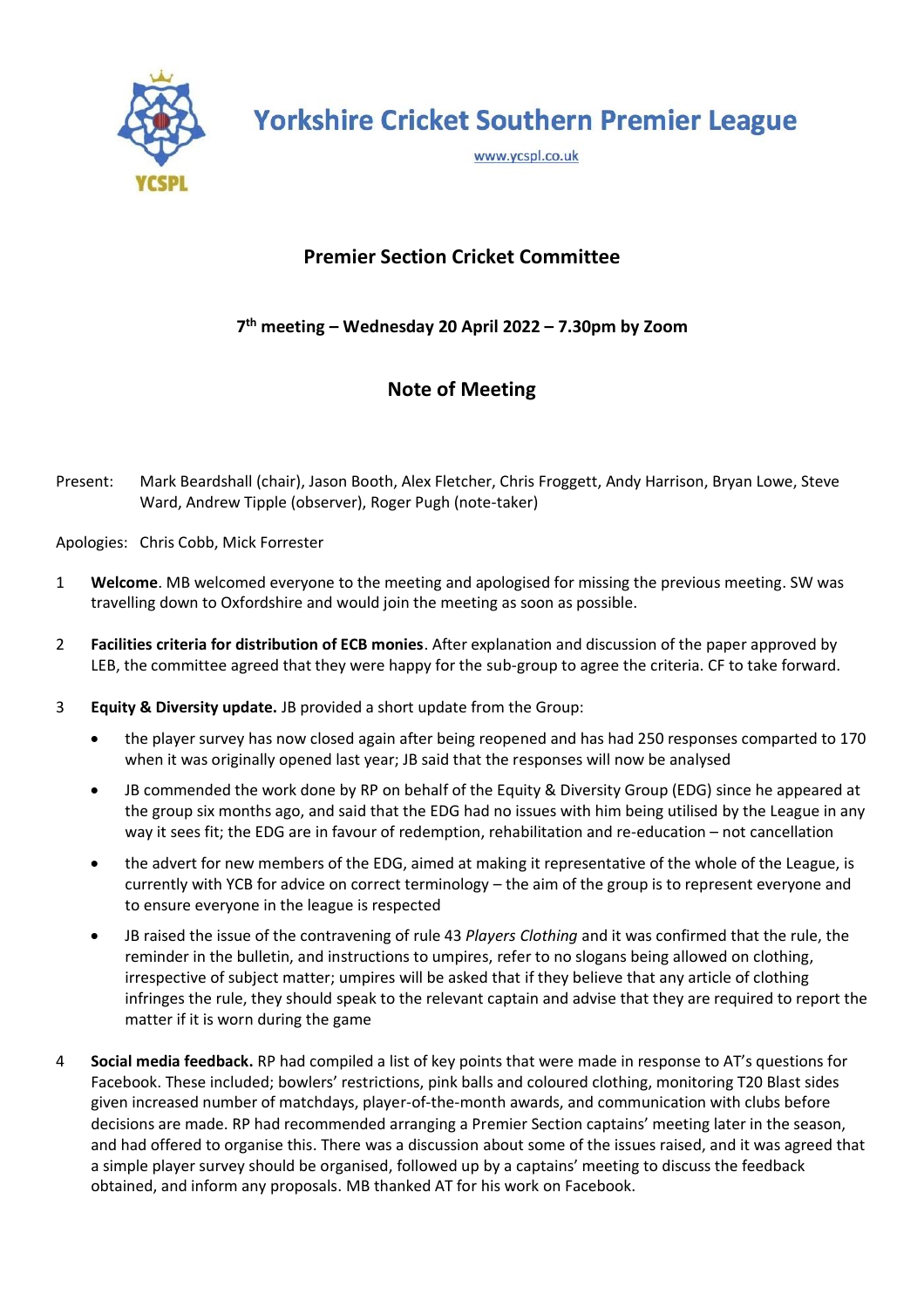- 5 **Overseas players**. A query has been received as to whether the registered overseas player for the club's second team could play for the first team at the start of the season, as the first team overseas player had not yet arrived. The existing rule does not specifically address the issue, or the question of replacement overseas being allowed up to a given point in the season. In discussion, the following points were agreed:
	- clubs can register a maximum of two overseas players can be professional or amateur
	- a replacement overseas player can be registered for any overseas up to 30 June (as in YL/YSPL)
	- a lower team overseas player should be allowed to deputise for a higher team overseas in the case of late arrival by the latter at the start of the season only
	- the second team overseas may be returned to the second team when the need arises without infringing rule 39 (players being dropped into a lower team to strengthen it)

A draft amended rule 38 is attached for ratification by LEB.

- 6 **Umpire recruitment**. BL reported that ECB ACO had left it too late to do anything to support recruitment. He also said that the SYCUA had managed to reduce the cost of kitting out a new umpire from £170 to £50. There followed a general discussion about recruitment, in which the following points were made:
	- the PS should nominate a representative to work with the umpires' associations on umpire recruitment
	- MB said that we want to recruit the right people, not just those who have been persuaded to do it to avoid a club being 'sanctioned', in order to ensure quality – in particular those that had played at a good standard
	- the League and/or PS clubs could help with sponsorship or subsidy for umpires to be trained and kitted out
	- JB said that the *Young Leaders Project* for 14 to 24-year olds is helping to involve young people interested in the game, but not good enough to play at a decent level, in groundsmanship, umpiring and scoring instead, and that we might be able to get involved in that – SW to meet Jonathan Crabtree, will discuss and feed back
	- JB suggested that we need a strategy to cover all avenues covering the basic principles of 'recruit, retain, and reward'
	- It was also suggested that we reach out to seek recruits via Facebook and Play-Cricket

To be followed up at the next meeting.

- 7 **Other business**. The following items of other business were raised:
	- *Scoring*. SW reported that
		- Premier Section scorers training had been completed pre-season, and he had followed up with a session the previous day
		- several keen young scorers are now in place
		- there is an issue with online scoring at Shiregreen, so he had arranged a meeting at the club at the weekend

MB thanked SW for all his hard work on scorer education.

- *Social media*. AT said that If any club would like us to help promote club activities on our Facebook page, for example, All Stars, Dynamos, Womens' & Girls' cricket, charity and club fund-raising activities, they should email him with details – RP to include in Bulletin.
- *Roger Pugh*. Following the comments made by JB earlier in the meeting, MB asked whether members would be content if RP was co-opted as a full member of this committee. This was agreed, subject to approval of the LEB.
- 8 **Close**. The meeting closed at 9.35. The next meeting is scheduled for Monday 20 June.